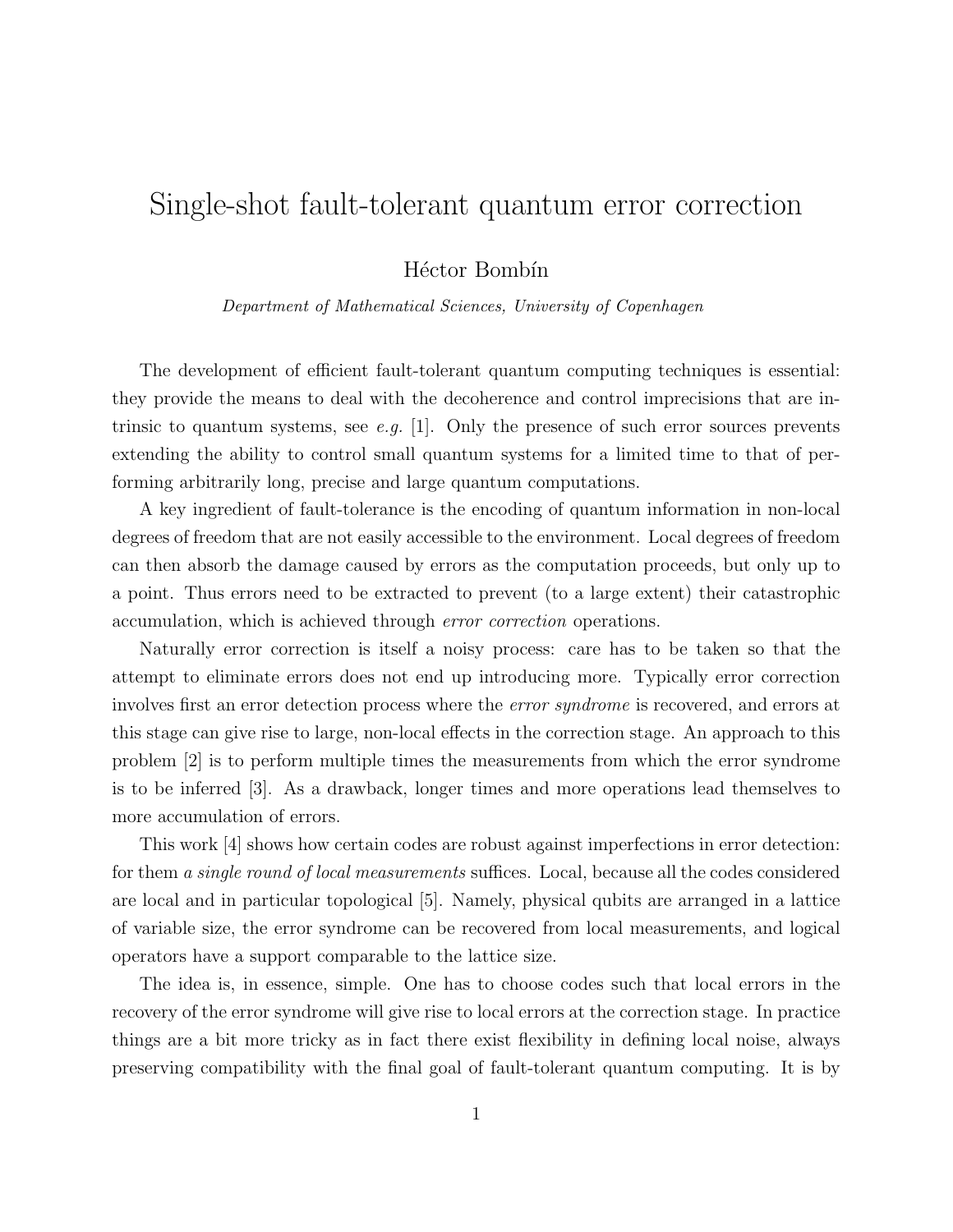using this flexibility wisely that codes that have been known for more than a decade turn out to have this surprising single-shot property.

## Connection with self-correction

Topological stabilizer codes can be regarded as ground states of gapped local Hamiltonians: they give (theoretical) examples of a form of quantum order in condensed matter, namely topological order [6]. Some of these topologically ordered phases are special in that they survive at finite temperatures. This means that the topological degeneracy of the ground state is not affected by thermal noise, so that such systems would provide a self-correcting quantum memory: a quantum memory that does not require active error correction.

Surprisingly, there exists a connection between self-correction and single-shot fault-tolerant error correction. Namely, all the known topological stabilizer codes that give rise to selfcorrecting systems turn out to have the single-shot property. The connection boils down to the fact that in both cases the connectivity of excitations (which correspond to the error syndrome) gives rise to their confinement.

## Constant time overhead

Subsystem codes are those in which the code space contains both logical and gauge qubits. The latter are just qubits that we do not care about, and in a topological subsystem code they might include local degrees of freedom. Notably, unlike in conventional topological codes there is not such a clear-cut connection between topological subsystem codes and topological order. This is a subject that still requires further study.

Gauge color codes are a remarkable class of topological subsystem codes [7]. In particular, 3D gauge color codes allow the transversal implementation of a universal set of gauges up to gauge fixing [8], a technique that is closely connected to error correction. This is very interesting by itself, but in addition it turns out that making use of the subsystem degrees of freedom at the error detection stage allows to perform fault-tolerant quantum error correction with a single round of measurements (and the same holds for gauge fixing!).

Indeed, in the case of 3D gauge color codes all required operations for quantum computation (initialization, gates and measurements) can be performed fault-tolerantly with a local quantum circuit of finite depth assisted with non-local classical computations (that can be efficiently performed). This provides a rather singular approach to fault-tolerant quantum computing that should give rise to very interesting developments in the future, including